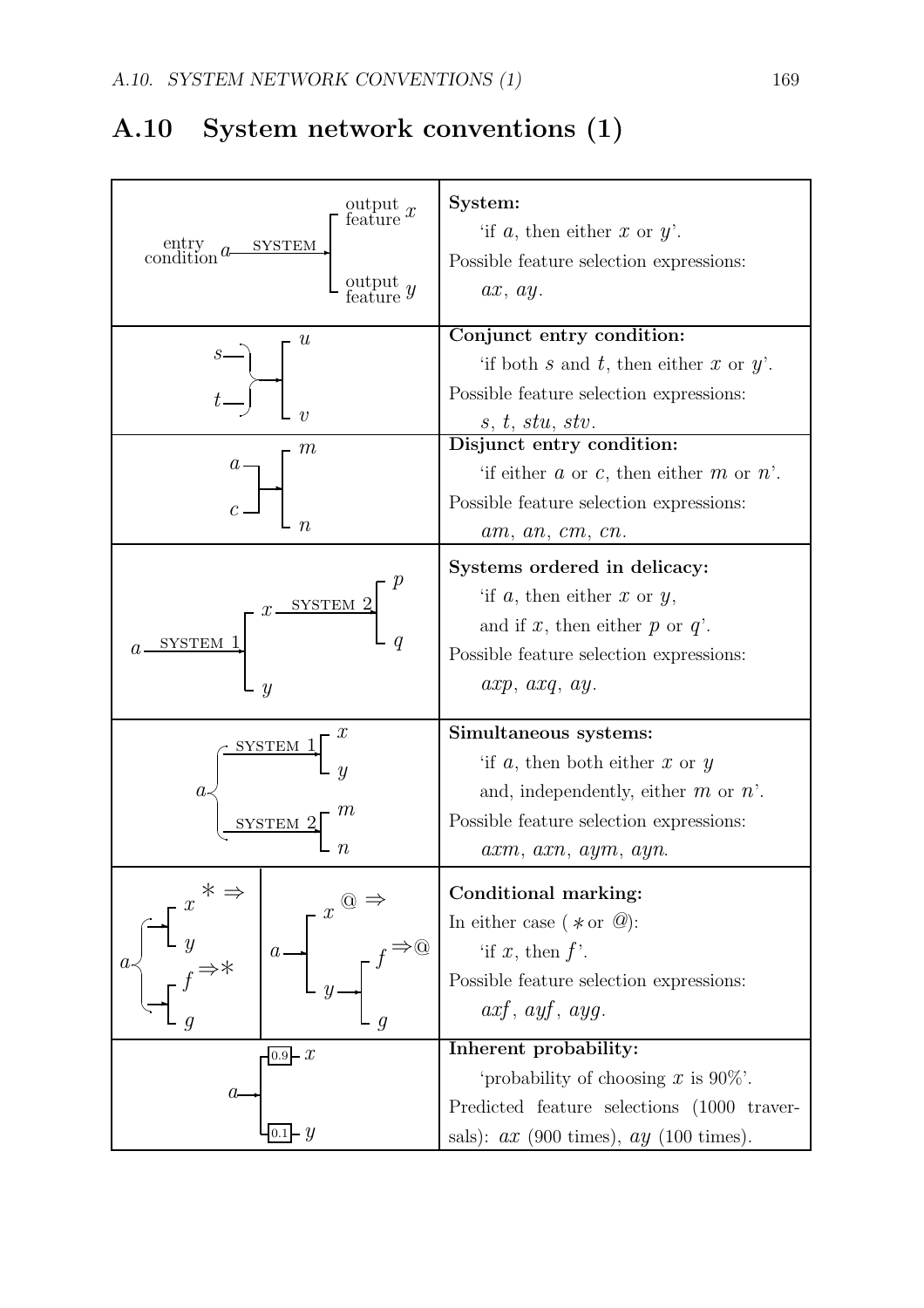## A.11 System network conventions (2)

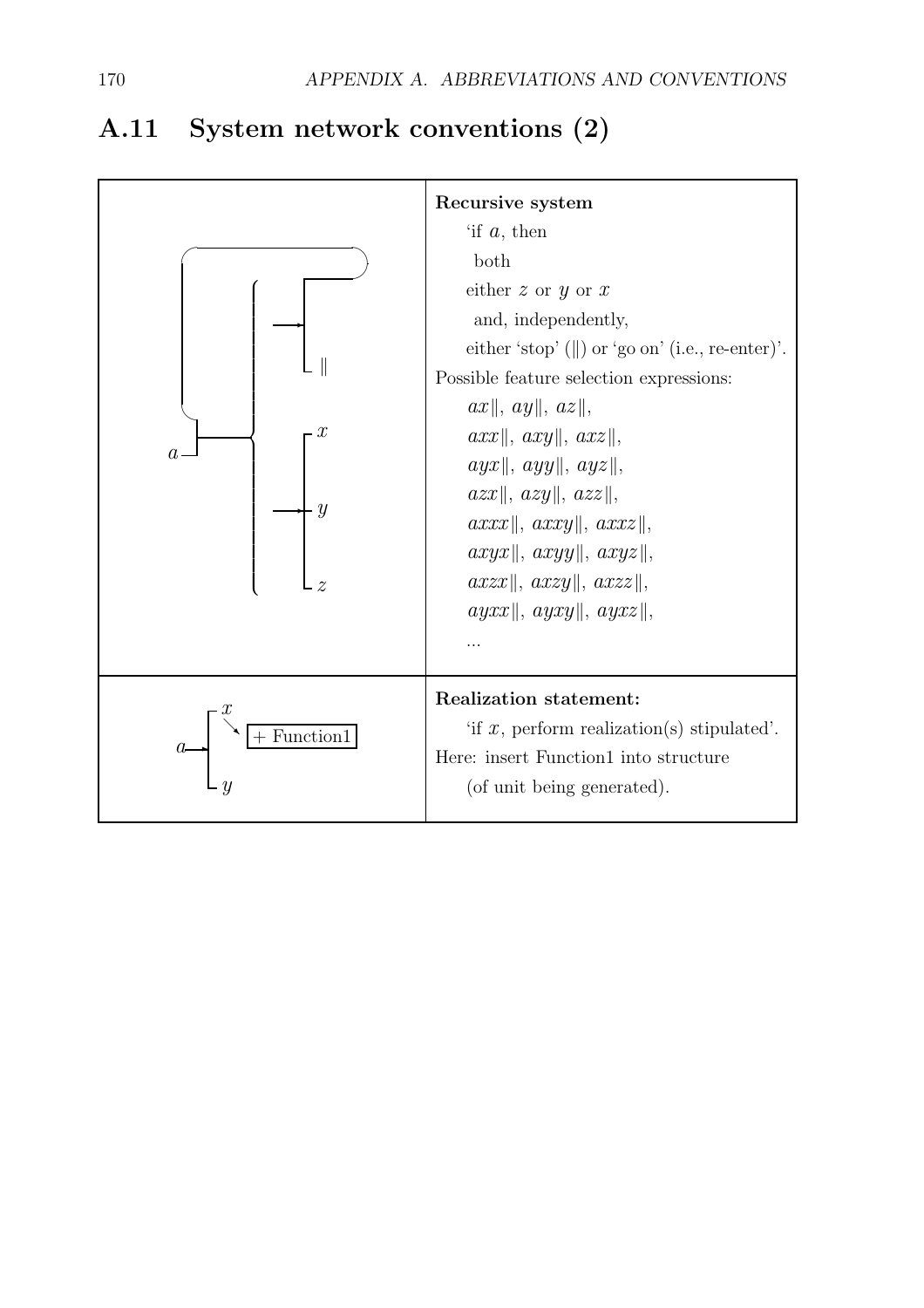## A.12 Realization operators

(Table based on a classification by Christian Matthiessen.)

| <b>Type</b>   |              | Name of Operator    | Operator Symbol in Use                                   |
|---------------|--------------|---------------------|----------------------------------------------------------|
| Structure-    | Presence     | Insert              | $+$ Function                                             |
| building      | Constituency | Expand              | Function1<br>Function2)                                  |
| (presence)    | Ordering     | Partition           | Function2<br>Function1                                   |
| of function,  |              | Order               | Function1 ^ Function2                                    |
| constituency, |              | OrderAtFront        | $\S$ $\hat{S}$ Function                                  |
| ordering)     |              | OrderAtEnd          | Function $\hat{ }$ #                                     |
| Layering      |              | Conflate            | Function2<br>Function1                                   |
| Inter-rank    | Grammatical  | Preselect           | Function: feature                                        |
| realization   | preselection | Subcategorize       | Function1::Function2                                     |
| (via          | Lexical      | Lexicalize          | Function=lexical item                                    |
| preselection  | pre-         | Classify            | $Function \in class$                                     |
| $\mathbf{m}$  | selection    | Outclassify         | Function $\notin$ class                                  |
| lower-rank    | Partial      | IncreaseProbability | $\uparrow$ p{:feature}{0,5 \times-0,9}                   |
| networks)     | preselection | DecreaseProbability | $\mathbb{D}\{\text{:feature}\}\{0, 5 \rightarrow 0, 1\}$ |

# A.13 Functional grammatical analyses: examples

| Helmut Kohl | went | tО | Halle |
|-------------|------|----|-------|
|             |      |    | Fokus |
|             |      |    | Neues |

| Thema         | R.hema       |            |                     |  |
|---------------|--------------|------------|---------------------|--|
|               | 'did'        | qo'        |                     |  |
| Subjekt       | Finites      | Prädikator | Adverbialbestimmung |  |
| Modusteil     |              |            | Restteil            |  |
| Beteiligter:: | Prozeß::     |            | Begleitumstand::    |  |
| Median/       |              |            | $Ort$ :             |  |
| Täter::       | Handlung:    |            | Endpunkt::          |  |
| Reisender     | Fortbewegung |            | Reiseziel           |  |